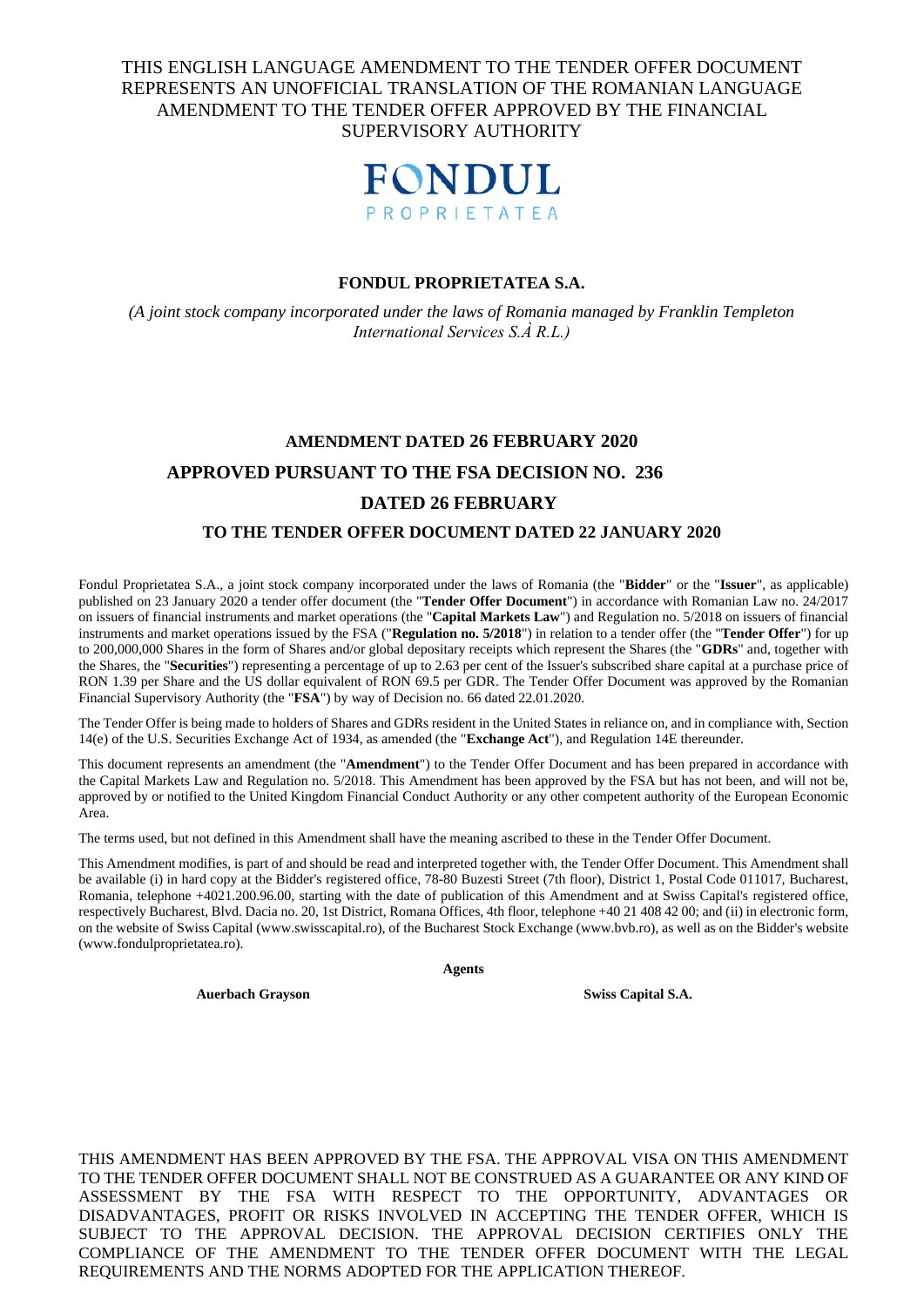## **IMPORTANT INFORMATION ABOUT THIS AMENDMENT TO THE TENDER OFFER DOCUMENT**

**The information contained in this Amendment is addressed exclusively to the holders of Shares and GDRs (each an "Investor")**. The tender and purchase of Securities will be carried out exclusively in accordance with the procedures set forth in the Tender Offer Document (as amended pursuant to this Amendment) and pursuant the Capital Markets Law and Regulation no. 5/2018.

#### **If you do not wish to tender your Shares or GDRs, you need not take any action.**

The Tender Offer does not constitute an offer to buy or the solicitation of an offer to sell Securities in any circumstances in which such Tender Offer or solicitation is unlawful. In those jurisdictions where the laws require this Tender Offer to be made by a licensed broker or dealer, the Tender Offer shall be deemed to be made on behalf of the Bidder by one or more registered brokers or dealers licensed under the laws of such jurisdiction. The Bidder is not making the Tender Offer to, and will not accept any tendered Securities from, any Investor in any jurisdiction where it would be illegal to do so.

Investors who desire to tender all or any portion of their Shares or GDRs, or both, as the case may be, should carefully read and follow the procedures outlined under Section 12 "*Participation in the Tender Offer*" of the Tender Offer Document.

In order to be validly submitted for tender, Shares tendered in the Tender Offer must be blocked by the relevant Investor in the relevant account at the Authorised Participant (as defined below) or the relevant custodian of the Investor (as the case may be) from the date the relevant tender of Shares is made until the earlier of the Trade Date and the date on which the Investor validly withdraws its tender, as applicable.

GDRs tendered in the Tender Offer will be blocked in the relevant account at the relevant Clearing System from the date the relevant tender of Securities is made until the earlier of the time of completion of settlement for GDRs in the Tender Offer and the date on which the Investor validly withdraws its tender, as applicable, it being understood, however, that the Clearing Systems may impose their own cut off times with respect to the ability of Investors to revoke their instructions to tender.

Developing markets such as Romania are subject to greater risks than more developed markets. As a result, tendering Investors should familiarise themselves with such risks as well as make their own assessment of the merits and risks involved in participating in the Tender Offer, including investment, tax, legal and accounting matters.

**None of Auerbach Grayson ("Auerbach") or Swiss Capital S.A. ("Swiss Capital" or the "Intermediary" and, together with Auerbach, the "Agents") or The Bank of New York Mellon as GDR tender agent (the "GDR Tender Agent") and GDR depositary (the "GDR Depositary") (nor their respective directors, officers, employees or affiliates) makes any representation whatsoever regarding this Amendment to the Tender Offer Document or the Tender Offer, and none of the Bidder, its Board of Nominees or management, the Intermediary, the Agents, the GDR Tender Agent or the GDR Depositary (nor their respective directors, officers, employees or affiliates) makes any recommendation to any Investor as to whether to tender or refrain from tendering Shares or GDRs**. No person has been authorised to make any recommendation on behalf of the Bidder, its Board of Nominees or management, the Intermediary, the Agents, the GDR Tender Agent or the GDR Depositary as to whether Investors should tender or refrain from tendering their Shares or GDRs pursuant to the Tender Offer or to make any representation or to give any information in connection with the Tender Offer other than as contained herein. If made or given, any such recommendation, representation or information must not be relied upon as having been authorized by the Bidder, its Board of Nominees or management, the Intermediary, the Agents, the GDR Tender Agent or the GDR Depositary. Investors are urged to evaluate carefully all information in this Amendment,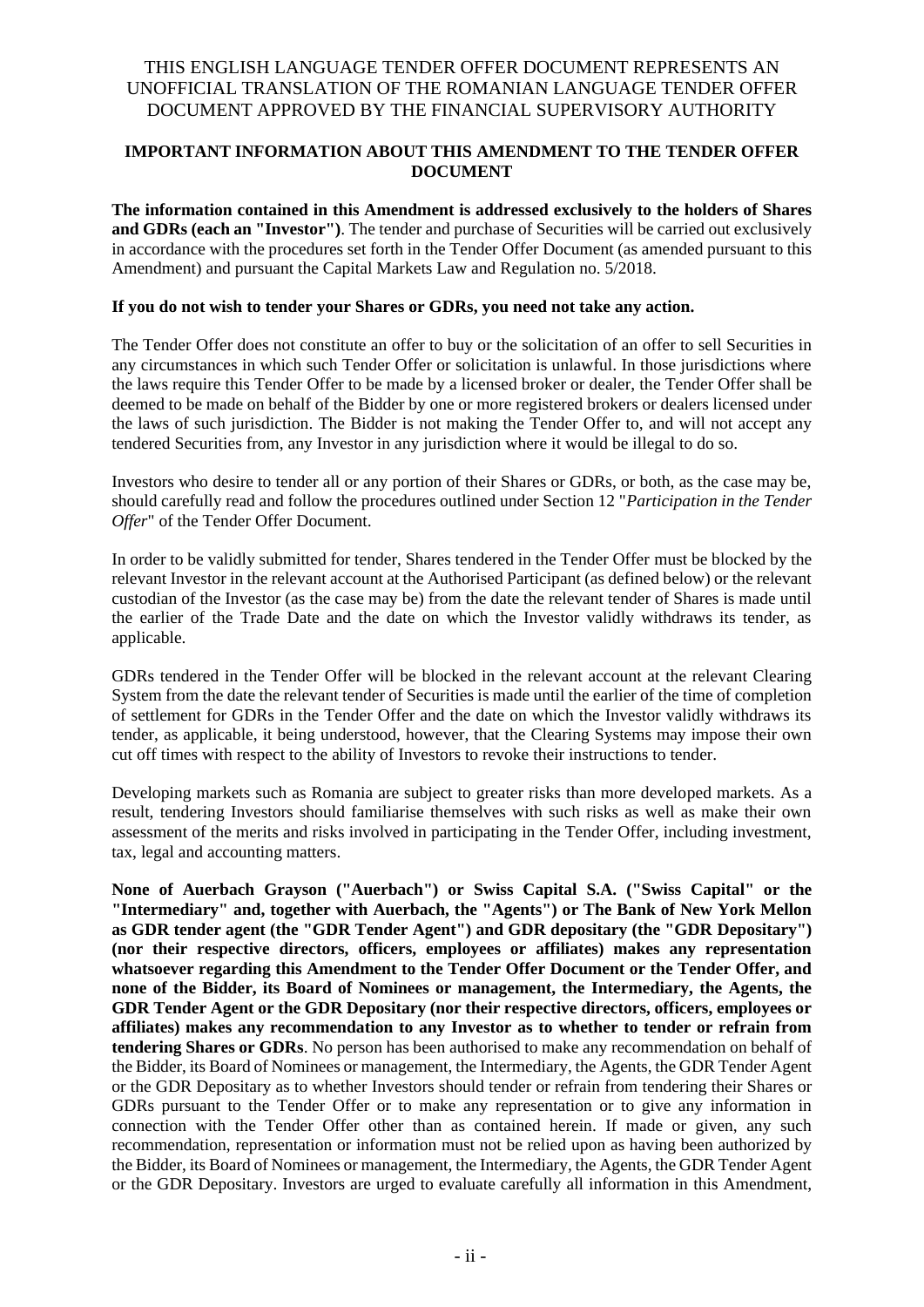the Tender Offer Document, the Acceptance Form and other related materials and consult their own investment and tax advisors and make their own decisions as to whether to tender or refrain from tendering their Securities.

Neither the delivery of the Tender Offer Document/this Amendment nor any purchase of Securities will, under any circumstances, imply that the information contained in the Tender Offer Document/this Amendment is current as of any time subsequent to the date the Tender Offer Document/this Amendment or, without prejudice to the Bidder's obligations under the Capital Markets Law and Regulation no. 5/2018, that there has been no change in the information since the date of the Tender Offer Document/this Amendment or in the affairs of the Issuer since the date of the Tender Offer Document/this Amendment.

The Bidder accepts responsibility for the information contained in this Amendment.

Investors should be aware that the sale of Securities and receipt of the Purchase Price pursuant to the Tender Offer may have certain tax consequences and are urged to consult at their own expense their tax advisors with respect to those consequences in considering this Tender Offer.

To the extent permissible under applicable securities laws, each of the Agents, the Intermediary and their affiliates may from time to time purchase, or enter into arrangements to purchase, Shares or GDRs either as principal or agent before and during the Offer Period. The Bidder does not intend to purchase Shares or GDRs, other than as disclosed in the Tender Offer Document or pursuant to the Tender Offer, during the period in which this Tender Offer is open for submission of tenders. In addition, in accordance with and pursuant to Rule 14e-5(b) under the Exchange Act, affiliates of the Bidder that do not comprise the Bidder's consolidated group and over which the Bidder does not exercise control and their respective nominees or brokers (acting as agents) may from time to time make purchases of, or arrangements to purchase, Shares or GDRs other than pursuant to the Tender Offer, before or during the Offer Period, so long as those acquisitions or arrangements comply with the provisions of the exemption provided under Rule 14e-5 under the Exchange Act. These purchases may occur either in the open market at prevailing prices or in private transactions at negotiated prices. Information about such purchases will be disclosed as and if required by applicable securities laws. The Tender Offer is subject to the terms and conditions of this Amendment, the Tender Offer Document and the Romanian laws, and the competent courts in relation to the Tender Offer will be the Romanian courts.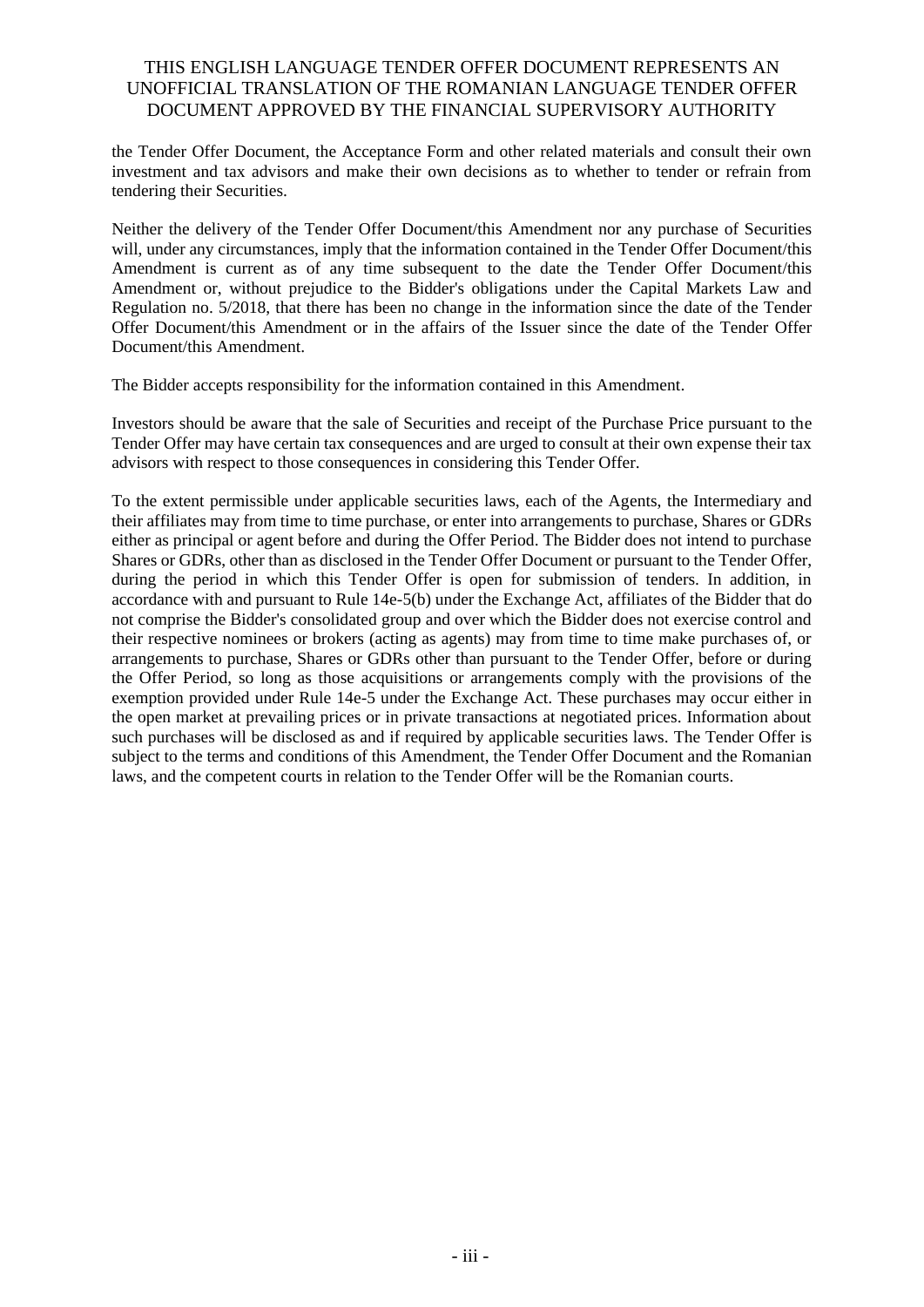## **TENDER OFFER RESTRICTIONS**

#### **Notice to Investors in the United Kingdom**

The communication of the Tender Offer, this Amendment and any other documents or materials relating to the Tender Offer is not being made, and such documents and/or materials have not been approved, by an authorised person for the purposes of section 21 of the Financial Services and Markets Act 2000. Accordingly, such documents and/or materials are not being distributed to, and must not be passed on to, the general public in the United Kingdom. The Tender Offer and the communication of such documents and/or materials are only addressed to and directed at persons in the United Kingdom who (i) are persons who have professional experience in matters relating to investments falling within Article 19(5) of the Financial Services and Markets Act 2000 (Financial Promotion) Order 2005, as amended (the "**Order**"), (ii) are persons who are high net worth entities falling within Article 49(2)(a) to (d) of the Order, or (iii) are otherwise persons to whom the Tender Offer and/or such documents and/or materials may otherwise lawfully be communicated (all such persons together being referred to as "relevant persons"). Neither the Tender Offer nor the Amendment must be acted on or relied on in the United Kingdom, by persons who are not relevant persons. The Tender Offer is available only to relevant persons in the United Kingdom and will be engaged in only with such persons.

#### **Notice to Investors in the United States**

The Tender Offer is being made to Investors resident in the United States in reliance on, and compliance with, Section 14(e) of the Exchange Act and Regulation 14E thereunder.

Neither the United States Securities and Exchange Commission (the "**SEC**") nor any U.S. state securities commission or regulatory authority has approved or disapproved of the Tender Offer, passed upon the fairness or merits of this Tender Offer or determined whether this Amendment is accurate or complete. Any representation to the contrary is a criminal offence in the United States.

The Tender Offer is being made for the securities of a Romanian company and is subject to Romanian disclosure requirements, which are different from certain U.S. disclosure requirements. U.S. Investors should be aware that this Amendment has been prepared in accordance with the format and style of a Romanian amendment to the tender offer document, which differ from the format and style of a U.S. tender offer document/amendment.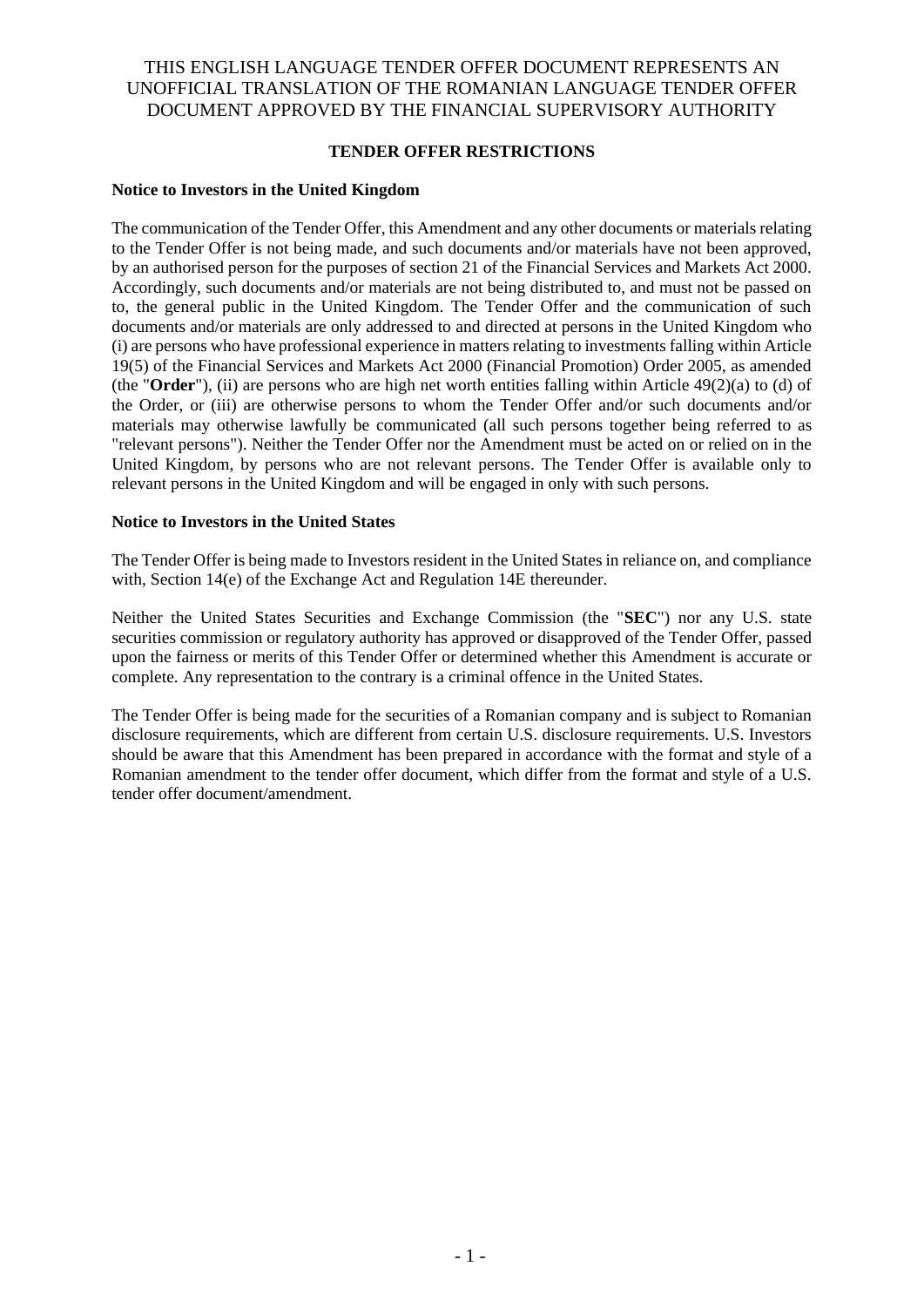## **AMENDED INFORMATION**

As at the publication date of this Amendment, the information included or contained in the Tender Offer Document is amended and/or supplemented as described below.

1. On the cover page, the first sentence of the fifth paragraph shall be replaced as follows:

"The Tender Offer will commence on 29.01.2020 and will expire at 12:00 p.m. (Eastern European Time) / 10:00 a.m. (Greenwich Mean Time) on 13.03.2020 (the "**Expiration Deadline**") (the "**Offer Period**")."

2. On page 3, the table under the first paragraph of Section 1 *"Timetable of expected events*" shall be replaced as follows:

| <b>TIME AND DATE</b>      | <b>EVENT</b>                                                                                                                                                                                                                                                                                                                                                                                                                                                                               |
|---------------------------|--------------------------------------------------------------------------------------------------------------------------------------------------------------------------------------------------------------------------------------------------------------------------------------------------------------------------------------------------------------------------------------------------------------------------------------------------------------------------------------------|
| <b>T-35 Business Days</b> | Announcement of the Tender Offer                                                                                                                                                                                                                                                                                                                                                                                                                                                           |
|                           | Publication of the Tender Offer Document                                                                                                                                                                                                                                                                                                                                                                                                                                                   |
| <b>T-31 Business Days</b> | Commencement of the Offer Period                                                                                                                                                                                                                                                                                                                                                                                                                                                           |
| T                         | Expiration Deadline at 12:00 p.m. (Eastern European<br>Time) / 10:00 a.m. (Greenwich Mean Time) – deadline<br>for submission of tenders of Shares and/or GDRs                                                                                                                                                                                                                                                                                                                              |
|                           | Please note that Euroclear and Clearstream (together<br>with Euroclear, the "Clearing Systems"), their<br>respective participants and the brokers or other<br>securities intermediaries through which GDRs are<br>held will establish their own cut-off dates and times for<br>the tender of the GDRs, which will be earlier than the<br><b>Expiration Deadline</b>                                                                                                                        |
|                           | Allocation Date - announcement of the allocation ratio                                                                                                                                                                                                                                                                                                                                                                                                                                     |
| T+1 Business Day          | Trade Date - announcement of the Exchange Rate;<br>execution of trades with respect to the Shares accepted<br>for purchase after allocation                                                                                                                                                                                                                                                                                                                                                |
| T+2 Business Day          | Payment of the Purchase Price by the Bidder for GDRs<br>accepted for purchase by the Bidder after application<br>of the allocation ratio, in US dollars to the GDR Tender<br>Agent.                                                                                                                                                                                                                                                                                                        |
|                           | The GDR Tender Agent will, as soon as practicable on<br>or after $T+2$ Business Days but no later than $T+3$<br>Business Days, (i) pay that price to the Clearing<br>Systems for further distribution to Investors who have<br>validly tendered GDRs in the Tender Offer and whose<br>GDRs have been accepted for purchase in the Tender<br>Offer and (ii) instruct the Clearing Systems to transfer<br>the corresponding GDRs to the account indicated by<br>the Bidder for this purpose. |